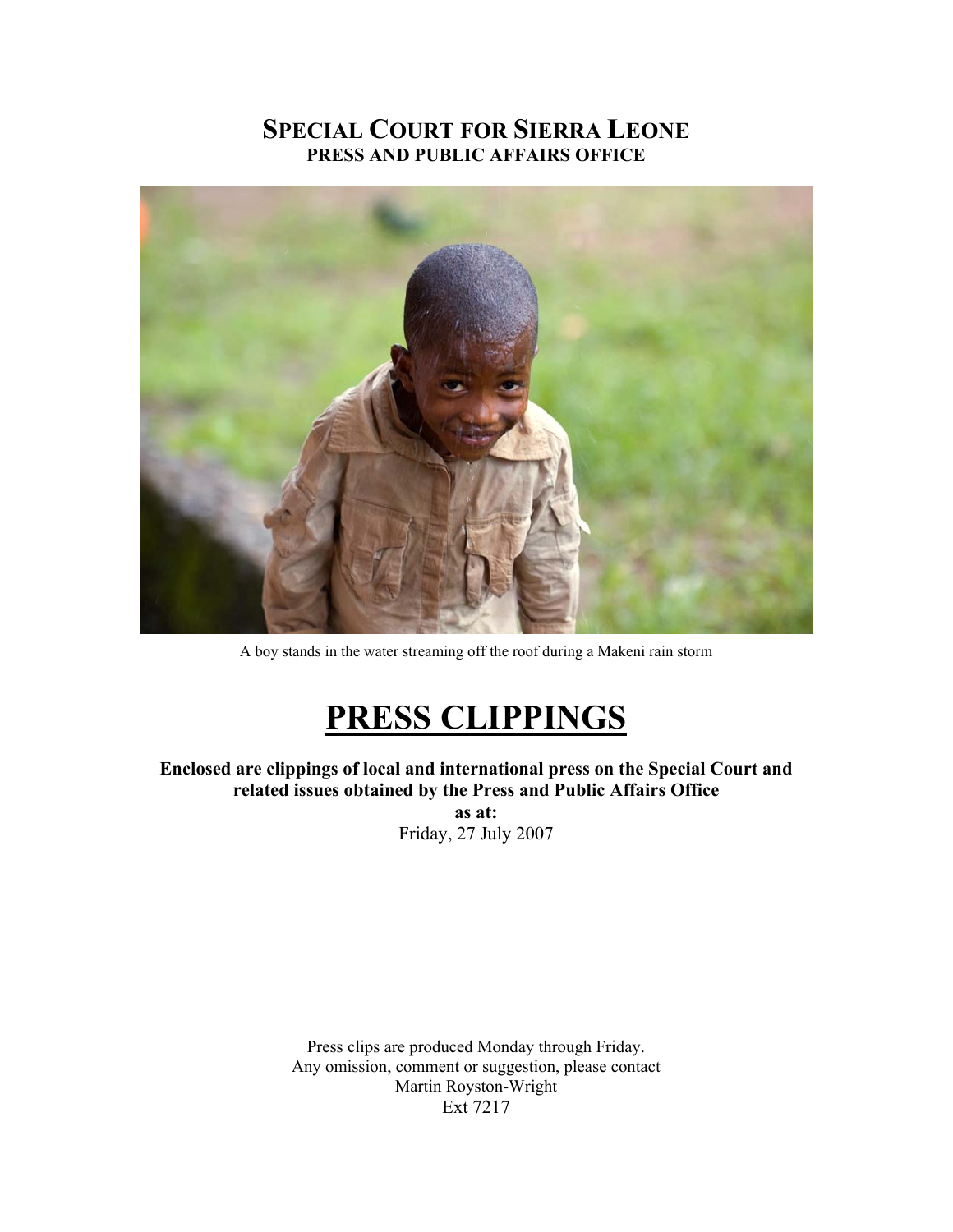| <b>Local News</b>                                                               |              |
|---------------------------------------------------------------------------------|--------------|
| Special Court Warns Leaders / Awareness Times                                   | Page 3       |
| CDF Judgement August $2 / The Exclusive$                                        | Page 4       |
| <b>International News</b>                                                       |              |
| Sierra Leone: Angelo Condemns Political Violence / The Patriotic Vanguard       | Pages 5-6    |
| Uganda's LRA Rebels Say They Are Ready for Peace / Voice of America             | Pages 7-8    |
| In Liberia, Amputees Find Healing Place: Soccer Field / The Wall Street Journal | Pages $9-12$ |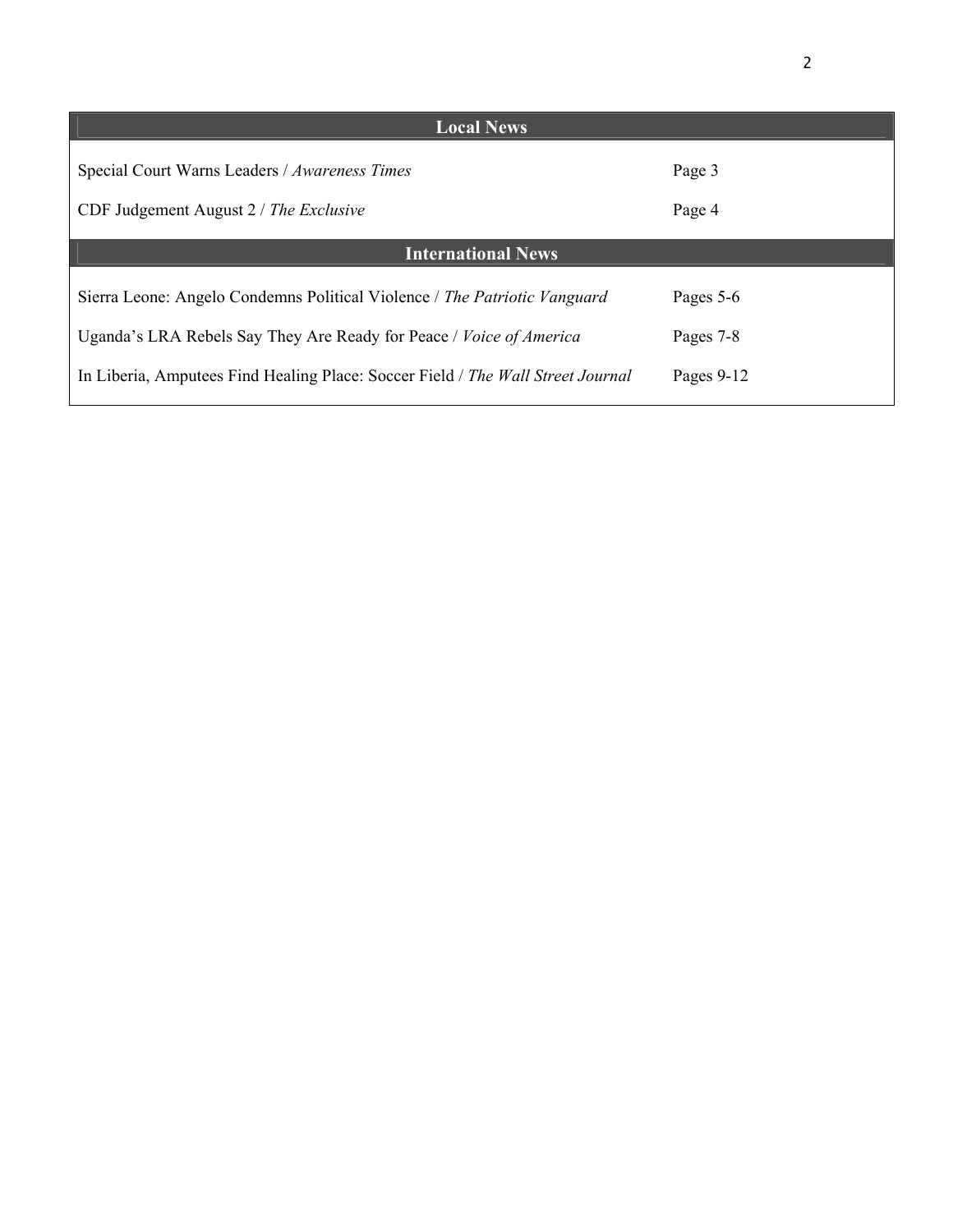Awareness Times Friday, 27 July 2007

# **Special Court Warns Leaders**

Prosecutor for the Special Court of Sierra Leone Stephen Rapp has said that punishment meted to the three AFRC indictees "reflects the horrific crimes for which each defendant was convicted for." It would be recalled that Alex Tamba Brima, Santigie Borbor Kanu and Brima Bazzy Kamara were sentenced to 45 and 50 years imprisonment after they were found guilty of war crimes and crimes against humanity. According to the prosecutor, the crimes the three defendants committed include murder and externamination, sexual violence and rape, amputation and mutilation, terror, slavery and pillage.

# **Annesty welcomes Special Court Verdicts**

Amnesty International, an international human right organisation has in a press release issued last Friday stated that the sentences passed on three former AFRC members by the Special Court for Sierra Leone should not be the end of the struggle for justice against terrible crimes committed against the people of Sierra Leone during the last decade civil conflict.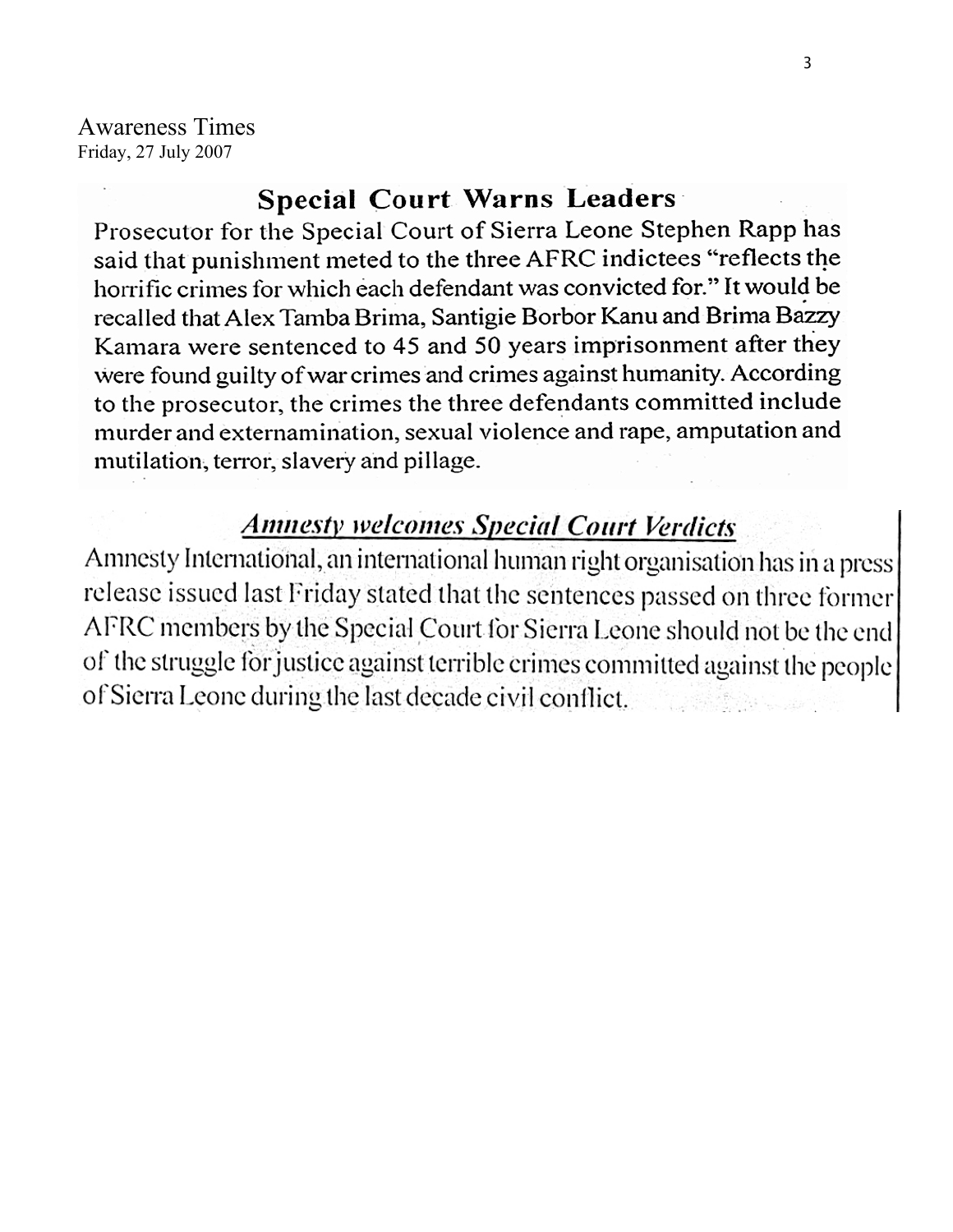### The E xclusive Friday, 27 July 2007





From front page thon trial of Special Court indictees including members of the RUF, CDF and the AFRC.It would be recalled that Ugandan born Special Court Justice Sibuntende slammed a 50 and 45 years sentence on

three AFRC indictees. So far, it is still not certain what kind of judgement would be handed down to the CDF although speculations are that they too will be giving a similar jail sentence like the three AFRC members.

The Special Court will

again take cognizance of the aggravating circumstance and also the mitigating factors in the course of their leadership positions in the CDF during the decade long war. The three include one Idrissa Kamara aka Leather Boot.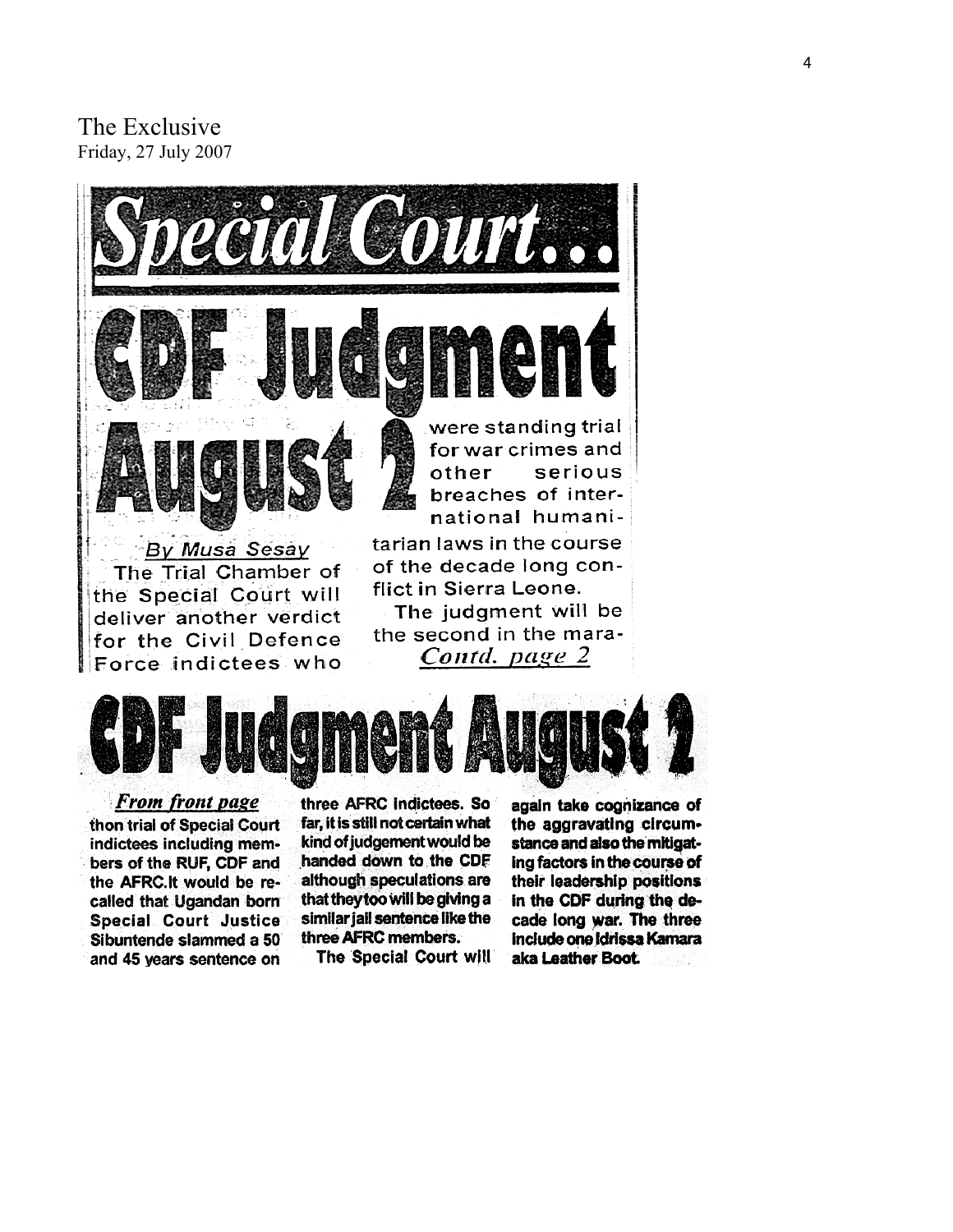### The Patriotic Vanguard

Thursday 26 July 2007

#### **Sierra Leone: Angelo Condemns Political Violence**

Press Release

Statement of the Executive Representative of the Secretary-General in Sierra Leone at the Opening of the National Youth Dialogue Conference, 26 JULY 2007.

Distinguished ladies and gentlemen, I am delighted to be asked by the Centre for Coordination of Youth Activity (CCYA) to make a statement at the opening of the National Youth Dialogue Conference.



My sincere thanks to the CCYA for organizing this very timely conference, which will focus on non-violence, conflict resolution and other critical aspects concerning the forthcoming elections. I have no doubt that it would contribute to a conducive political environment for the holding of the elections.

The elections, which are the second, since the end of the conflict, constitute an important phase in the consolidation of peace and security in Sierra Leone. It would therefore be paradoxical, to say the least, if political violence were to dominate or impede their success.

I should use this opportunity to restate, as we approach the elections, that the United Nations and credible and free of any forms of violence. The support of the political parties, civil society, the its international partners will support all efforts to ensure that the elections are transparent, media and all segments of the Sierra Leone society, particularly its youths, in achieving this goal is necessary.

As is well known from the very successful voter registration exercise concluded by the National young persons. Of an estimated population of 5 million, 2.6 million have registered to vote in the Electoral Commission (NEC), a large number of the persons who have registered to vote are elections. It is significant that 23% of these registered voters are between the ages of 18 -23; 17% fall within the ages of 23 to 27; 15% are between 28 and 32 while 11% are between 33 and 37. From these figures, 40% of the registered voters are under age of 27.

As against this background, young people, who, as is often said, are the future, will have an enormous influence on the outcome of the elections. It is appropriate to use this forum to call on I urge all youths to avoid all forms of conduct that could result in a breach of the peace or a the young persons to contribute meaningfully to the electoral process by ensuring that they vote and very importantly by not allowing themselves to be manipulated by anybody. breakdown of law and order.

In (the) same vein, I appeal to all political parties to continue to abide by the Code of Conduct for occurrences of this nature are without doubt most unhelpful for the elections and I would like to Political Parties and avoid any inflammatory or provocative remarks that could lead to disturbances. You must all be aware of recent incidents of political violence. Continued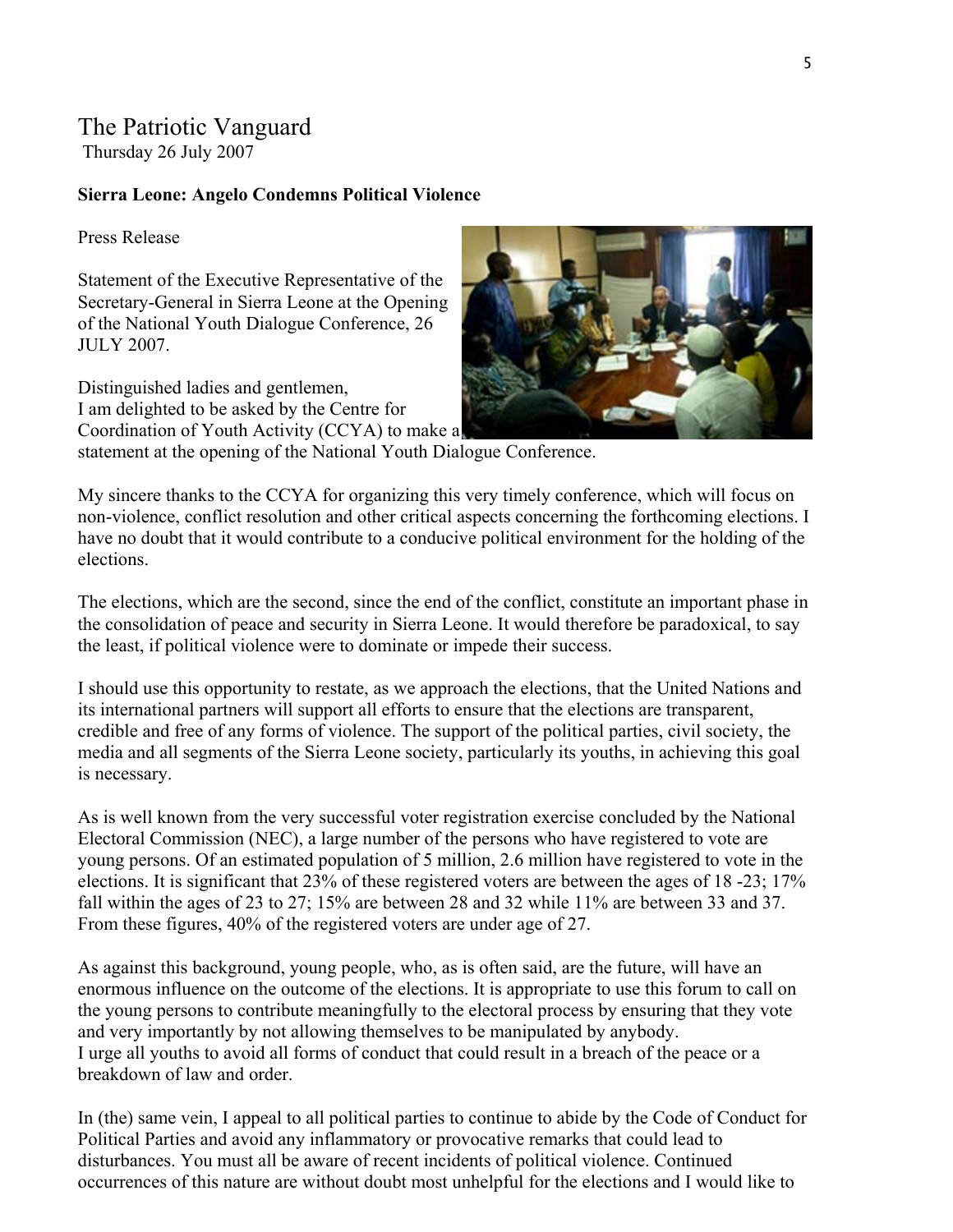use this forum to request political parties to dissociate themselves from all forms of political violence. The political leaders have a special responsibility and should guide their supporters.

As I have mentioned, civil society has a crucial role to play in ensuring a credible election. Civil transparent nature of the elections. The media must also vigorously promote the message of nonsociety organizations and political parties deploy observers and agents to all polling and counting stations. These observers, short or long-term, will add credibility as well as underline the violence and adhere to the Code of Conduct for Journalists.

I will conclude by inviting the youths and indeed all Sierra Leoneans to give their full commitment to achieving a successful, non-violent and fraud-free election. Sweet Salone deserves no less.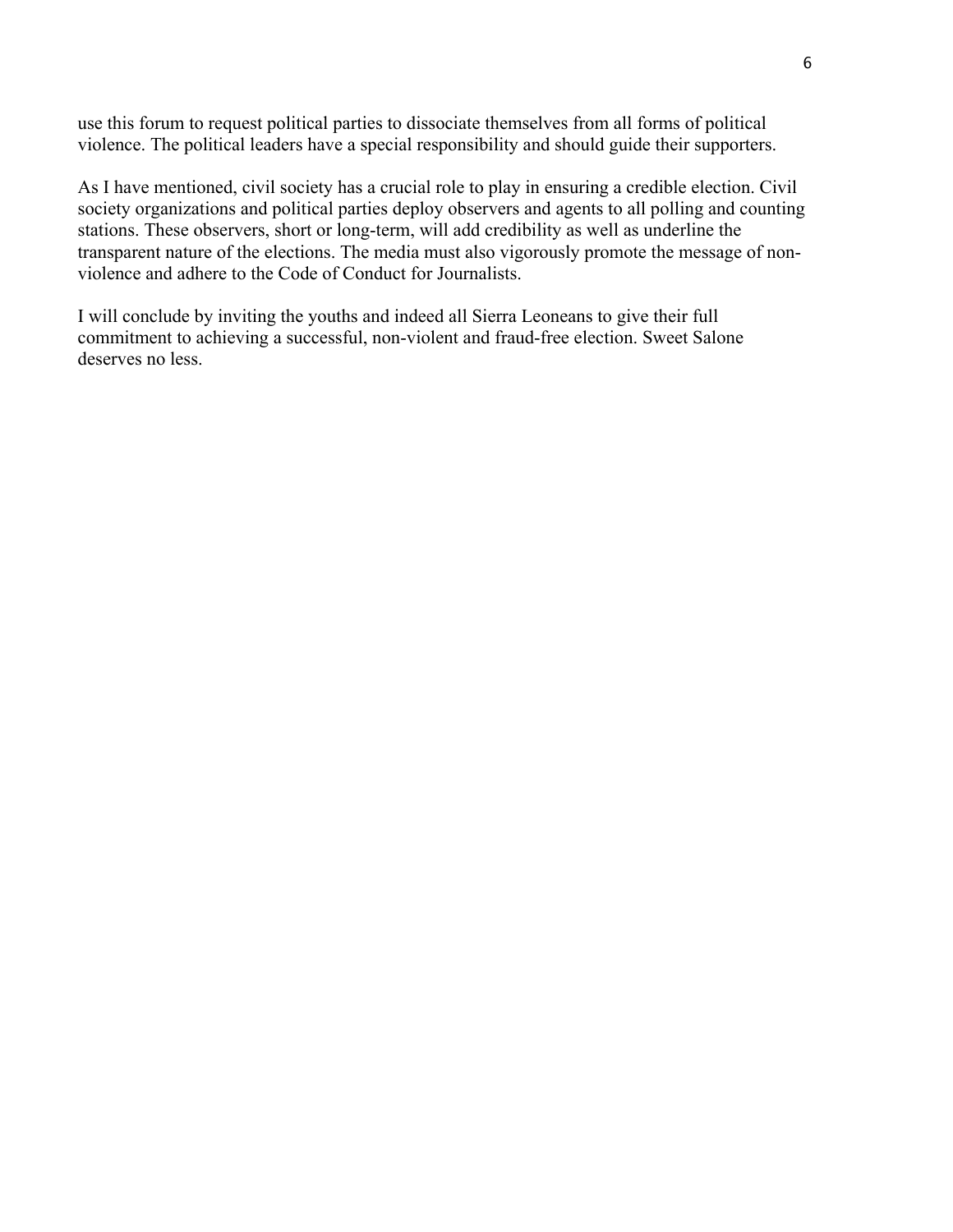# Voice of America

Friday, 27 July 2007

### **Uganda's LRA Rebels Say They Are Ready for Peace**

By Peter Clottey Washington, D.C.

Uganda's Lord's Resistance Army (LRA) rebels are blaming the accounting office of the United Nations mission in the southern Sudanese capital of Juba for been behind the postponement of next week's peace talks. The rebels say although they are not part of the peace process for monetary gains, their allowances and consultation fees have not been paid for one month. The LRA says the allowances were approved by the mediator and agreed upon in agenda item number two. The LRA denies pulling out of the current peace talks and reaffirmed that they are committed to finding a lasting peace to the over a decade long conflict in northern Uganda.

David Matsanga is a technical advisor to the rebels on ICC matters. He tells reporter Peter Clottey that the LRA is not using the issue of allowance to stall the peace process as has been speculated by some.

"That is completely stupid and narrow for anybody to say we are buying time. We are committed to a peace process, and I want to tell the international community that there is nobody in the LRA delegation, and in the LRA high command who is buying time. If there is anybody who is buying time it is the Uganda government and the donors who are conniving to buy time, not us," Matsanga noted.

He denied the rebels are undermining the peace process because the ICC (International Criminals Court)-issued warrants against the LRA's top leadership.

"I think that is a total misconception, and those people who are thinking like that don't know anything about an agreement, don't know anything about principles. They are naïve because they don't understand what we have been doing. We have been saying and the Ugandan government signed to the document and which we have. We signed a comprehensive solution, the comprehensive solution says one, we shall hold a stakeholders conference full stop. And this stakeholders conference is to gain knowledge about how we are going to deal with mechanisms implementation protocol," he said.

Matsanga dismissed speculations that the peace process has been postponed.

"Nobody has postponed the peace process; we have only said that there is a problem with the accounting system of the United Nations. The Ugandan government knows about what is going on in Juba. People are not looking for money; people have gone to Juba to look for peace," Matsanga pointed out.

He said the rebels are grateful for the international community's contribution towards the peace negotiations, but blamed the UN's mission for being the cause of the controversy surrounding the peace process.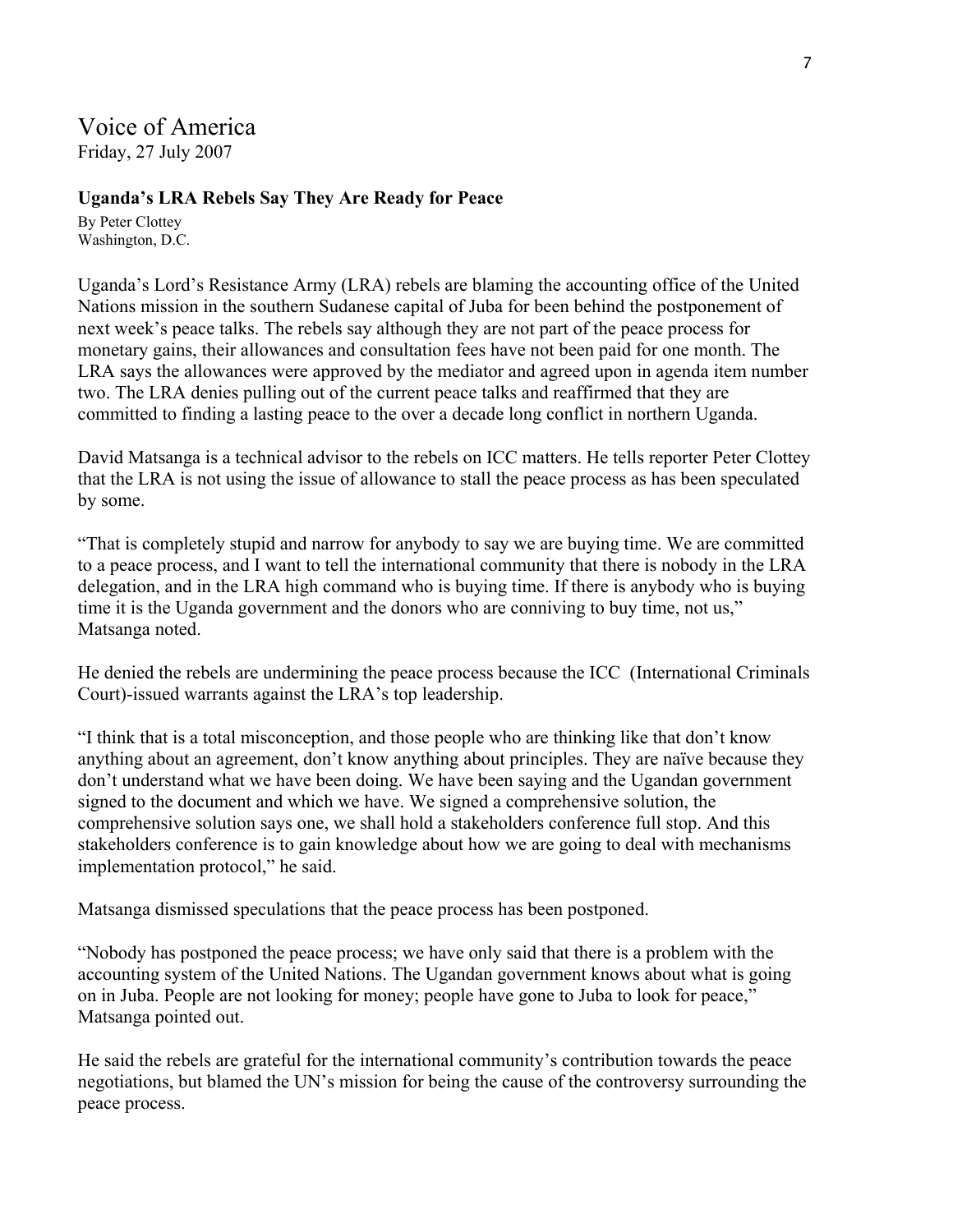"I want to tell you one thing, and tell the international community, those donors who are listening, (that) we appreciate the donation that you have contributed to the peace process. Dr. Rieke Marchar has done his best, but the problem is that the accounting of the United Nations that gives the money is where the problem is. We have not pulled out of the peace process at all. We are in the peace process, and we are going to engage the Ugandan government up to the last minute," he said.

Matsanga said allowances meant for the LRA delegation have not been paid for sometime, and this he said would jeopardize the peace negotiations.

"Let me tell you the truth, you want the truth? Let the world hear. For two to three weeks the people have not been paid for their allowances. You want the truth? That is the truth now. They have not been paid their consultative money. You want me to tell you further that the UN mechanism in Juba is undermining the pace process. It is not the LRA; Dr. Rieke Marchar has tried to do his level best to make sure that he approves (allowances). When Dr. Rieke Marchar approves this thing it means they are genuine thing, he is the man in charge of the peace process. Why does the UN or anybody doubt Dr. Rieke Marchar? You tell me why do they doubt him?" Matsanga said.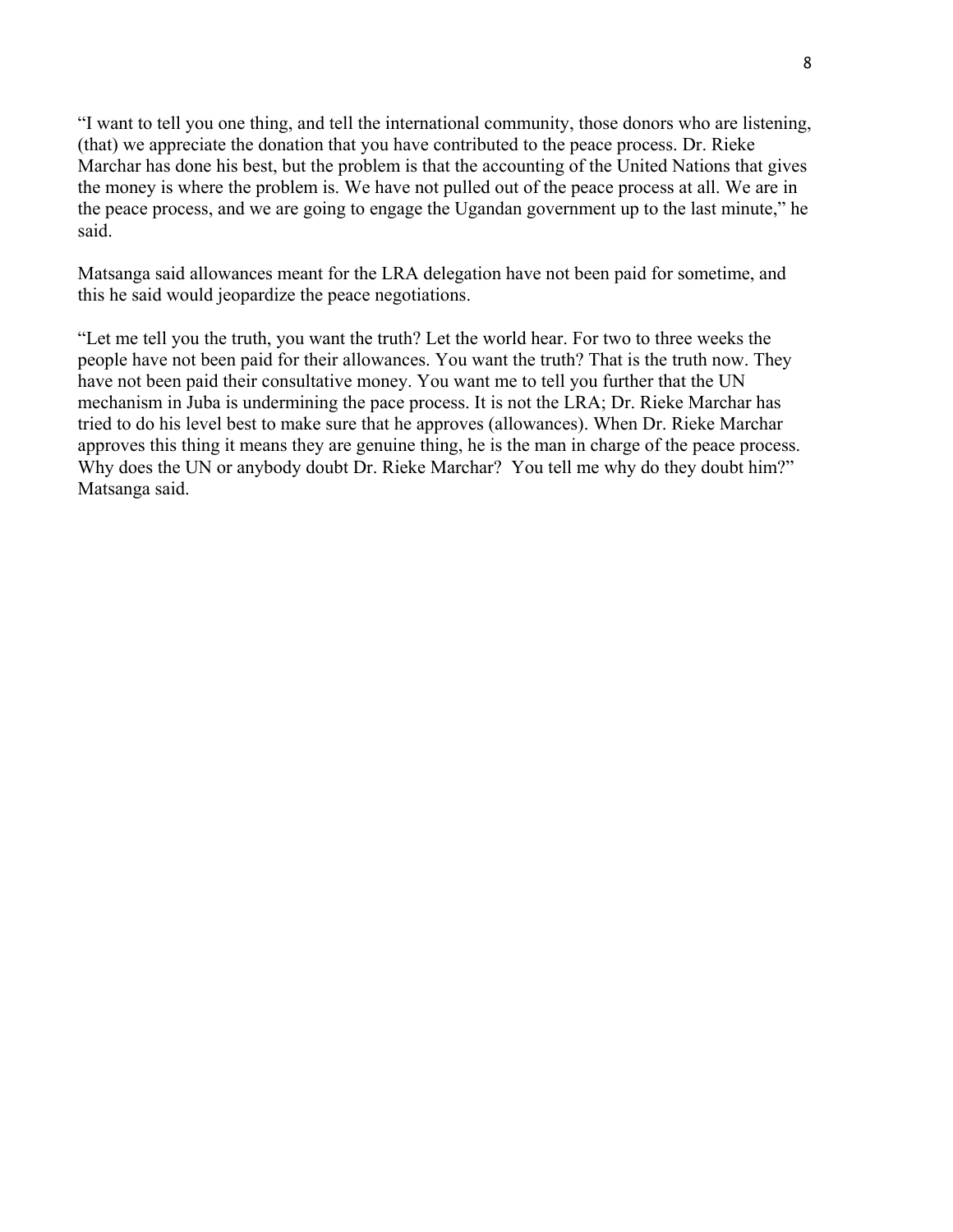### The Wall Street Journal Friday, 27 July 2007

#### **In Liberia, Amputees Find Healing Place: Soccer Field**

By MICHAEL M. PHILLIP

MONROVIA, Liberia -- What Dennis Parker likes most about being a soccer star is the way strangers greet him on the street with shouts of "Big Player."

Which is a lot better than a year ago, when they used to jeer and call him "Killer."

Back then, they'd see him -- a beggar with one leg -- and guess correctly that he had lost the other one fighting in Liberia's 14-year civil war. In that conflict, many boys and young men routinely raped, robbed and murdered in a drugged-up frenzy.

Now they see one of Liberia's best one-legged soccer players. "I love that," Mr. Parker says. "Soccer made me to be well known in Liberia."

The Amputee Football Federation of Liberia is a single, small answer to one of the most intractable questions in postwar Liberia: what to do with 100,000 former militiamen, many of whom started fighting as boys and grew up thinking that the unspeakable was acceptable. Similar questions echo through other African countries, from Uganda to Sierra Leone to Sudan, where children have been given guns and thrust into the breach.

The quandary is especially vexing when it comes to amputees. Deeply impoverished, Liberia offers no welfare for the disabled, who find the few jobs that do exist beyond their grasp. "After 14 years of war, we're still grappling with the aftermath in all its different shades," says the Rev. Robert Karloh, one of the soccer league founders. He believes the sport helps make men like Mr. Parker, and Liberia itself, whole again.

Indeed, amputee soccer in Liberia is as much about reconciliation as it is about competition. Former fighters from enemy militias now wear the same uniform. Mixed among them are civilians who got caught in the shooting and slashing. Together they play, sing victory songs and share pairs of shoes, according to fellow amputees' needs.

One of the players is Richard Duo, a 21-year-old striker for the Paynesville Survivors. In 1990, when he was four, former President Samuel Doe's men massacred 600 people in a Lutheran church in Monrovia. One of the soldiers chopped off Mr. Duo's left leg with a sword.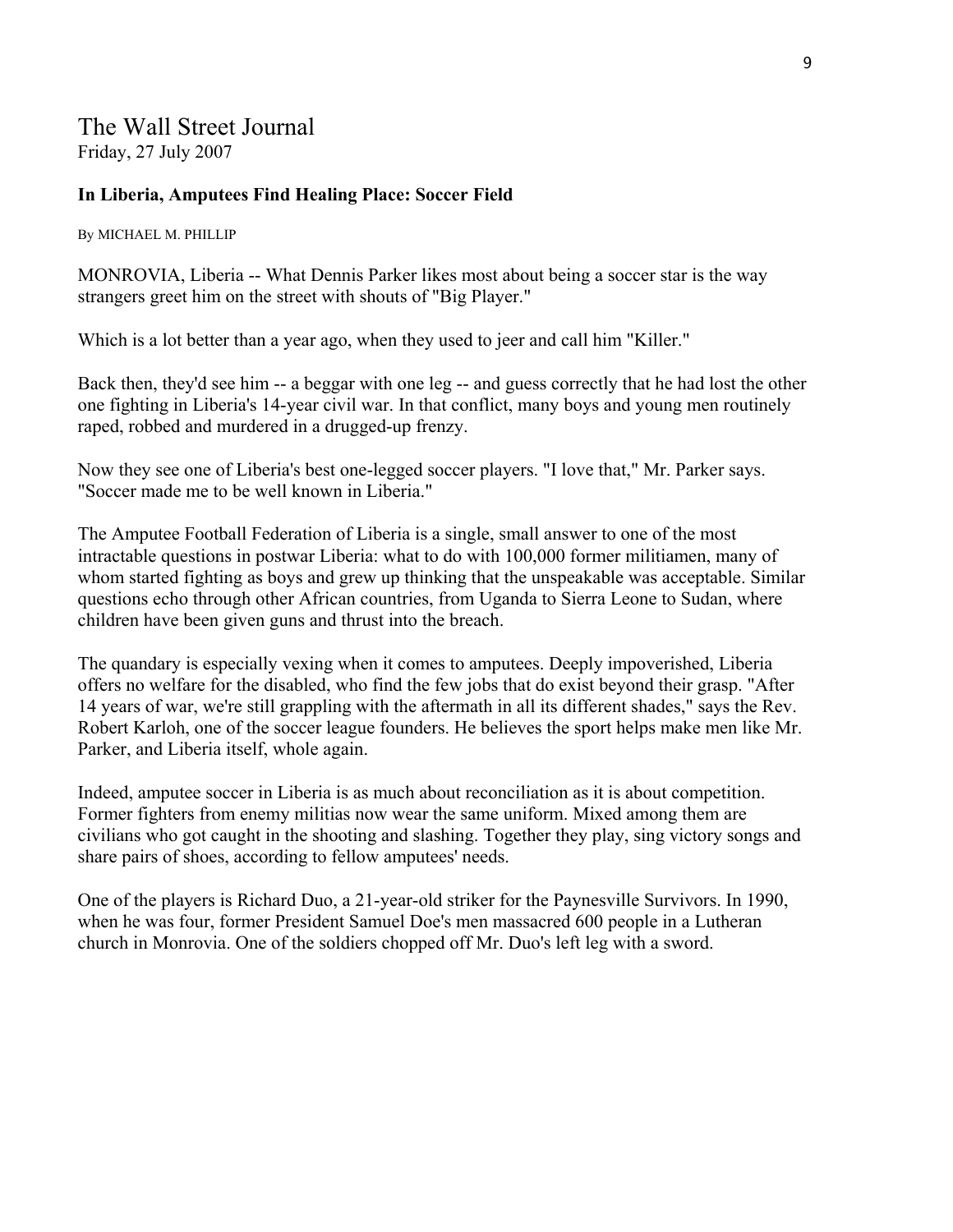#### **SEE A PHOTO SLIDESHOW D**



LASA's Samuel Tengbeh, right, races for the ball.

Mr. Duo won't even consider the possibility that one of his opponents, or maybe even a team-mate, might have wielded the blade that left him an amputee. "A game like this brings us all together and makes us feel like human beings," he said during a break in practice earlier this month. "This is the time for us to reconcile. It's not time to look at the past."

The amputee soccer league was born of an act of desperation. In late 2005, some 300 amputee fighters stormed the Monrovia headquarters of the political party of former president Charles Taylor. He had overthrown Mr. Doe and ruled for 13 years before

being ousted himself in 2003. Mr. Taylor now sits in a cell in The Hague, where he's standing trial for atrocities his men committed in neighbouring Sierra Leone.

The amputees who stormed the party headquarters had served in various militia groups during the war. They shared a sense of injustice and abandonment, and their anger was focused on Mr. Taylor's party. They had no jobs, no pensions and, with their empty sleeves and pant legs, no way to hide their past. They spent their days loitering around grocery stores or busy streets, begging for money. Many were still hooked on the drugs -- crack cocaine, heroin and others -- that their militia commanders had supplied to get them to fight more fiercely.

Mr. Parker, his front teeth missing and hair arranged in a swirl of tight plaits, emerged as a spokesman for the squatters. He had taken up arms for Mr. Taylor in 1990 at age 16, after then-President Doe's soldiers opened fire on civilians in Mr. Parker's hometown, Tubmanburg. Still, his enlistment wasn't entirely voluntary. "They kill you if you don't join," says Mr. Parker, who has a sixthgrade education.

Taylor militia commanders gave him his first gun, an AK-47 assault rifle, and sugar-cane alcohol to make him brave enough to use it, he says. They assigned him to a



Dennis Parker fires a shot against the Mighty Conquerors. He scored three goals in the 5-2 victory this month.

special unit, called the Strike Force, which was sent to carry out missions others would not. "I killed my enemies," but not civilians, he says. "No, no, no." Pause. "Maybe mistakenly."

He admits to looting food, clothes and money from stores and homes, but denies taking part in the rapes he says he saw fellow militiamen commit.

One day in 1993, his platoon from the National Patriotic Front of Liberia met up on a dusty road with boys from the United Liberation Movement of Liberia for Democracy, one of several rebel groups. A round hit him in the right shin, shattering the bone. There were no medics, so his comrades put him in the back of a pickup truck and went looking for a doctor.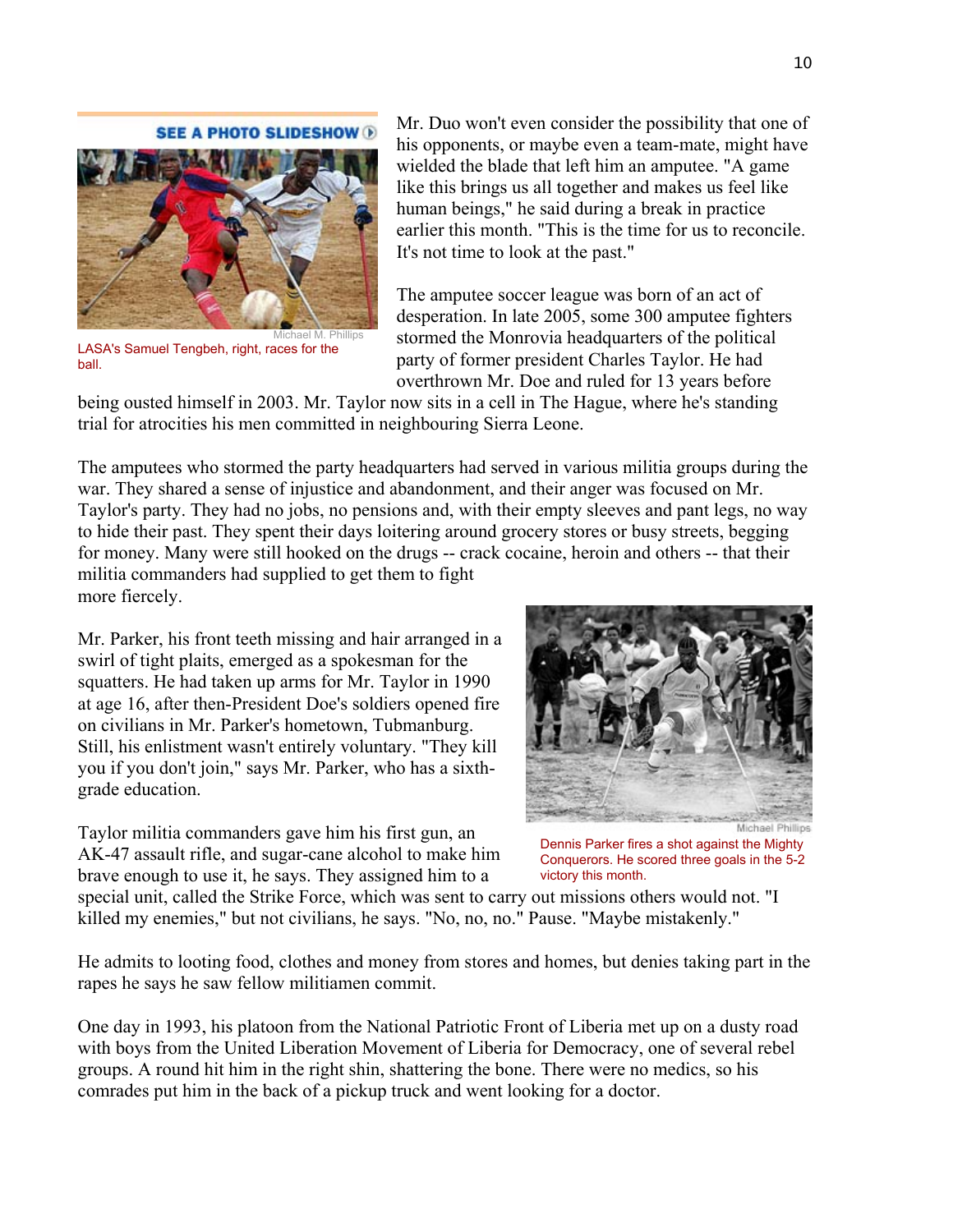For the next year, he was in and out of hospitals. His leg worsened, and he remembers begging a doctor for a lethal injection. For months, though, he resisted doctors' advice that he undergo amputation. "It's not easy to decide to have a part cut off," he says now. Finally, one doctor gave him a magazine article about a man who refused to allow his cancerous toes to be cut off. The disease spread to the man's brain and killed him.

The cautionary tale convinced Mr. Parker. In April 1994, the surgeon cut off his right leg below the knee. After recovering, he made a living selling cassette tapes from a roadside wooden booth. But he rejoined the militia after Mr. Taylor was elected president in 1997 and assembled an unarmed unit of veterans wounded during his guerrilla campaign. Mr. Taylor made Mr. Parker a battalion commander, despite the fact that his leg ended a few inches below the knee and he didn't have a prosthesis.

When Mr. Taylor's regime faced a fierce rebellion of its own, Mr. Parker and his men rearmed and manned checkpoints.



After Mr. Taylor fell and United Nations peacekeepers took control of the country, Mr. Parker found himself sleeping on the street with his girlfriend

and two of his children, begging for change. Now 33, he has fathered seven children, whose lineage he recites with great concentration. "I born two from Jatu. I born one from Cleo. I born one from Mary. One from Yata. One from Gbesay, and one from Mirma."

By the time he and the other amputees occupied the Taylor party headquarters, he was a desperate man. He still admired Mr. Taylor, but was angry that the party had done nothing for the men who had given them power. The building "belonged to us, especially the veterans," he says.

The amputee occupation dragged on for months, with the party threatening to use force to oust the squatters. The man eventually sent to negotiate with them was Mr. Karloh, a 43-year-old Pentecostal minister and deputy executive director of the National Commission on Disarmament, Demobilization, Rehabilitation and Reintegration.

Mr. Karloh, stocky with bushy eyebrows, found Mr. Parker one of the most aggressive of the amputees. He was bitter and depressed, and sometimes spoke of taking his own life. "I'm willing to die," he told Mr. Karloh.

The reverend fired back from the Book of Jeremiah: "For I know the plans I have for you, declares the Lord, plans for welfare and not for evil, to give you a future and a hope."

During the month Mr. Karloh negotiated with the squatters and fended off the more belligerent plans of Taylor party officials, he added his own message to the one-legged men: "The amputation does not remove God's purpose for you."

Last August, 10 months after the occupation began, Mr. Karloh negotiated a settlement in which Mr. Taylor's party paid each man \$30 and the amputees agreed to leave quietly.

The incident drew Mr. Karloh to the amputees' plight. Since the fighting stopped in 2003, the U.N. has disarmed 103,019 Liberian fighters, out of a total national population of about three million. The U.N. provided each fighter with a \$300 demobilization payment and free basic and vocational education. Still, with Liberia's economy a shambles, 75,000 of the former fighters remain jobless, according to government estimates.